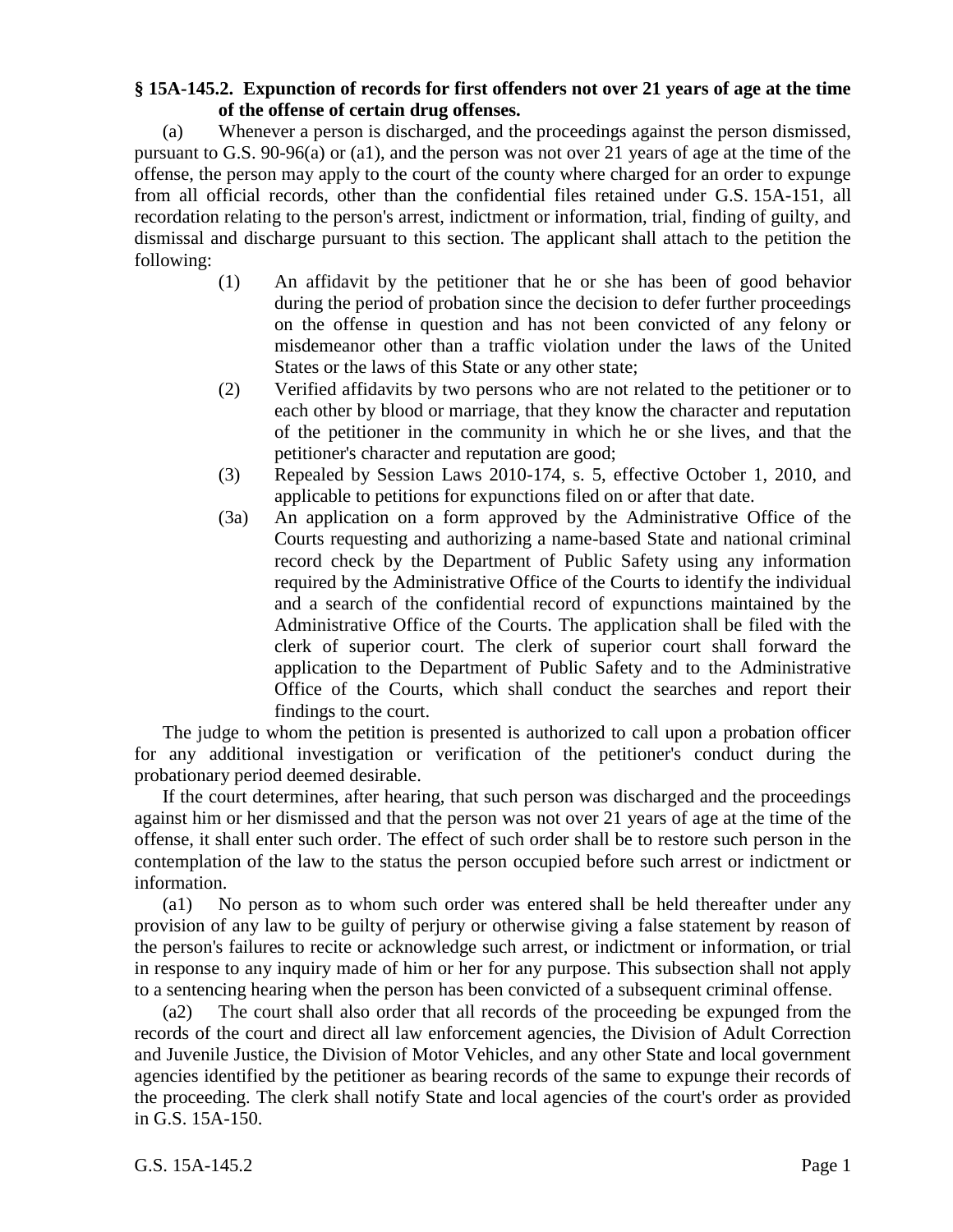(b) Whenever any person is charged with a misdemeanor under Article 5 of Chapter 90 of the General Statutes by possessing a controlled substance included within Schedules I through VI of Article 5 of Chapter 90 of the General Statutes or a felony under G.S. 90-95(a)(3), upon dismissal by the State of the charges against the person, upon entry of a nolle prosequi, or upon a finding of not guilty or other adjudication of innocence, such person may apply to the court for an order to expunge from all official records all recordation relating to his or her arrest, indictment or information, or trial. If the court determines, after hearing, that such person was not over 21 years of age at the time the offense for which the person was charged occurred, it shall enter such order. The clerk shall notify State and local agencies of the court's order as provided in G.S. 15A-150. No person as to whom such order has been entered shall be held thereafter under any provision of any law to be guilty of perjury or otherwise giving a false statement by reason of the person's failures to recite or acknowledge such arrest, or indictment or information, or trial in response to any inquiry made of him or her for any purpose.

(c) Whenever any person who has not previously been convicted of (i) any felony offense under any state or federal laws; (ii) any offense under Chapter 90 of the General Statutes; or (iii) an offense under any statute of the United States or any state relating to controlled substances included in any schedule of Chapter 90 of the General Statutes or to that paraphernalia included in Article 5B of Chapter 90 of the General Statutes, pleads guilty to or has been found guilty of a misdemeanor under Article 5 of Chapter 90 of the General Statutes by possessing a controlled substance included within Schedules I through VI of Chapter 90, or by possessing drug paraphernalia as prohibited by G.S. 90-113.22 or pleads guilty to or has been found guilty of a felony under G.S. 90-95(a)(3), the court may, upon application of the person not sooner than 12 months after conviction, order cancellation of the judgment of conviction and expunction of the records of the person's arrest, indictment or information, trial, and conviction. A conviction in which the judgment of conviction has been canceled and the records expunged pursuant to this subsection shall not be thereafter deemed a conviction for purposes of this subsection or for purposes of disqualifications or liabilities imposed by law upon conviction of a crime, except as provided in G.S. 15A-151.5. Cancellation and expunction under this subsection may occur only once with respect to any person. Disposition of a case under this subsection at the district court division of the General Court of Justice shall be final for the purpose of appeal.

The granting of an application filed under this subsection shall cause the issue of an order to expunge from all official records, other than the confidential files retained under G.S. 15A-151, all recordation relating to the petitioner's arrest, indictment or information, trial, finding of guilty, judgment of conviction, cancellation of the judgment, and expunction of records pursuant to this subsection.

G.S. 15A-145.2 Page 2 The judge to whom the petition is presented is authorized to call upon a probation officer for additional investigation or verification of the petitioner's conduct since conviction. If the court determines that the petitioner was convicted of (i) a misdemeanor under Article 5 of Chapter 90 of the General Statutes for possessing a controlled substance included within Schedules I through VI of Article 5 of Chapter 90 of the General Statutes or for possessing drug paraphernalia as prohibited in G.S. 90-113.22 or (ii) a felony under G.S. 90-95(a)(3), that the petitioner has no disqualifying previous convictions as set forth in this subsection, that the petitioner was not over 21 years of age at the time of the offense, that the petitioner has been of good behavior since his or her conviction, that the petitioner has successfully completed a drug education program approved for this purpose by the Department of Health and Human Services, and that the petitioner has not been convicted of a felony or misdemeanor other than a traffic violation under the laws of this State at any time prior to or since the conviction for the offense in question, it shall enter an order of expunction of the petitioner's court record. The